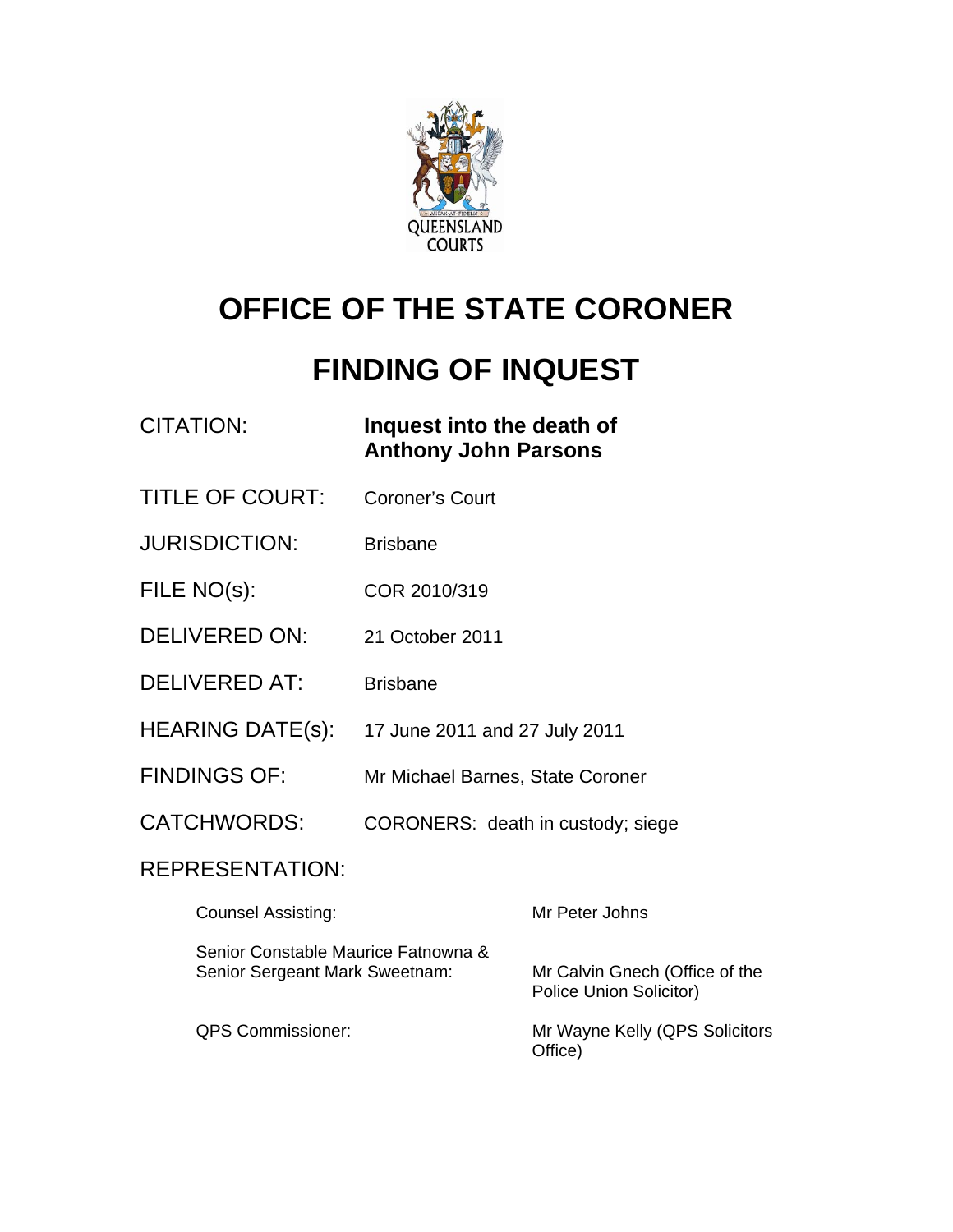#### **Table of Contents**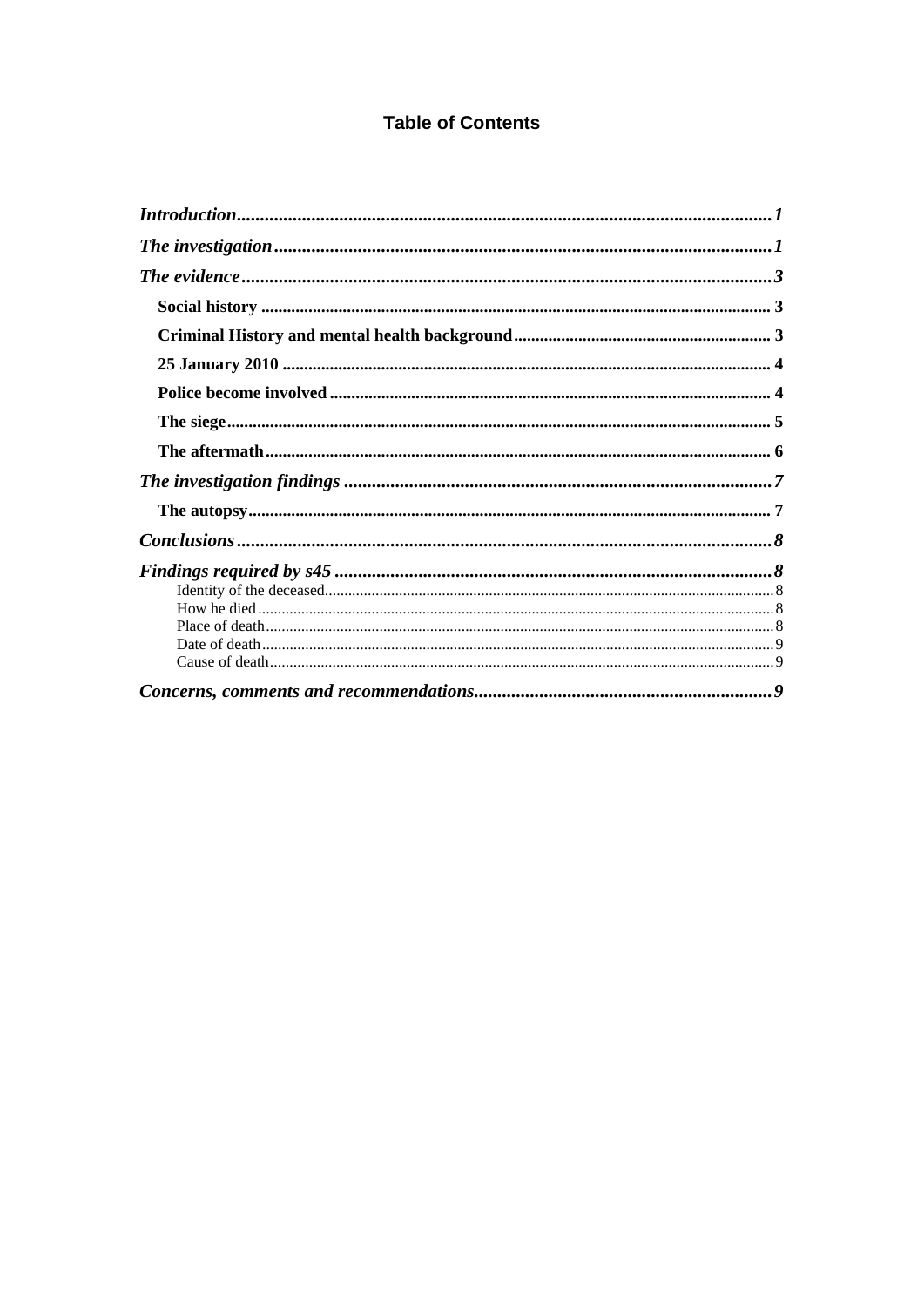The *Coroners Act 2003* provides in s45 that when an inquest is held into a death in custody, the coroner's written findings must be given to the family of the person who died, each of the persons or organizations granted leave to appear at the inquest and to various officials with responsibility for the justice system including the Attorney-General and the Minister for Police, Corrective Services and Emergency Services. These are my findings in relation to the death of Anthony John Parsons. They will be distributed in accordance with the requirements of the Act and posted on the website of the Office of the State Coroner.

## <span id="page-2-0"></span>**Introduction**

Anthony Parsons was likely suffering an acute period of depression exacerbated by job loss, financial distress and relationship difficulties when, on the afternoon of 25 January 2010 he violently assaulted his wife and began destroying property at their residence in Moranbah. The house owned by Mr Parsons' father in law, contained several guns and when his wife noticed him to be trying to access the safe in which they were kept she called the police and then took the decision to flee with the couples three young children.

The seriousness of the situation quickly became apparent to the police officers who had arrived at the scene when they heard gunshots from within the house. A siege situation developed and over the ensuing eight hours Mr Parsons remained within a cordon put in place by specialist police. On moving beyond that cordon and armed with a shotgun Mr Parsons was challenged by police. He promptly, and consistent with threats he had made in the previous hours to friends, media and police, raised the gun to his head and fired. He died a short time later. He was 35 years old.

These findings:-

- establish the circumstances in which the fatal injuries were sustained;
- confirm the identity of the deceased person, the time, place and medical cause of his death; and
- consider whether the police officers involved in managing the siege situation acted appropriately, effectively and in accordance with the Queensland Police Service (QPS) policies and procedures then in force.

As this is an inquest and not a criminal or civil trial, these findings will not seek to lay blame or suggest anyone has been guilty of a criminal offence or is civilly liable for the death. As the death followed immediately a series of events involving police and the incident was investigated by other police officers, the findings also critique the quality of that investigation.

## <span id="page-2-1"></span>**The investigation**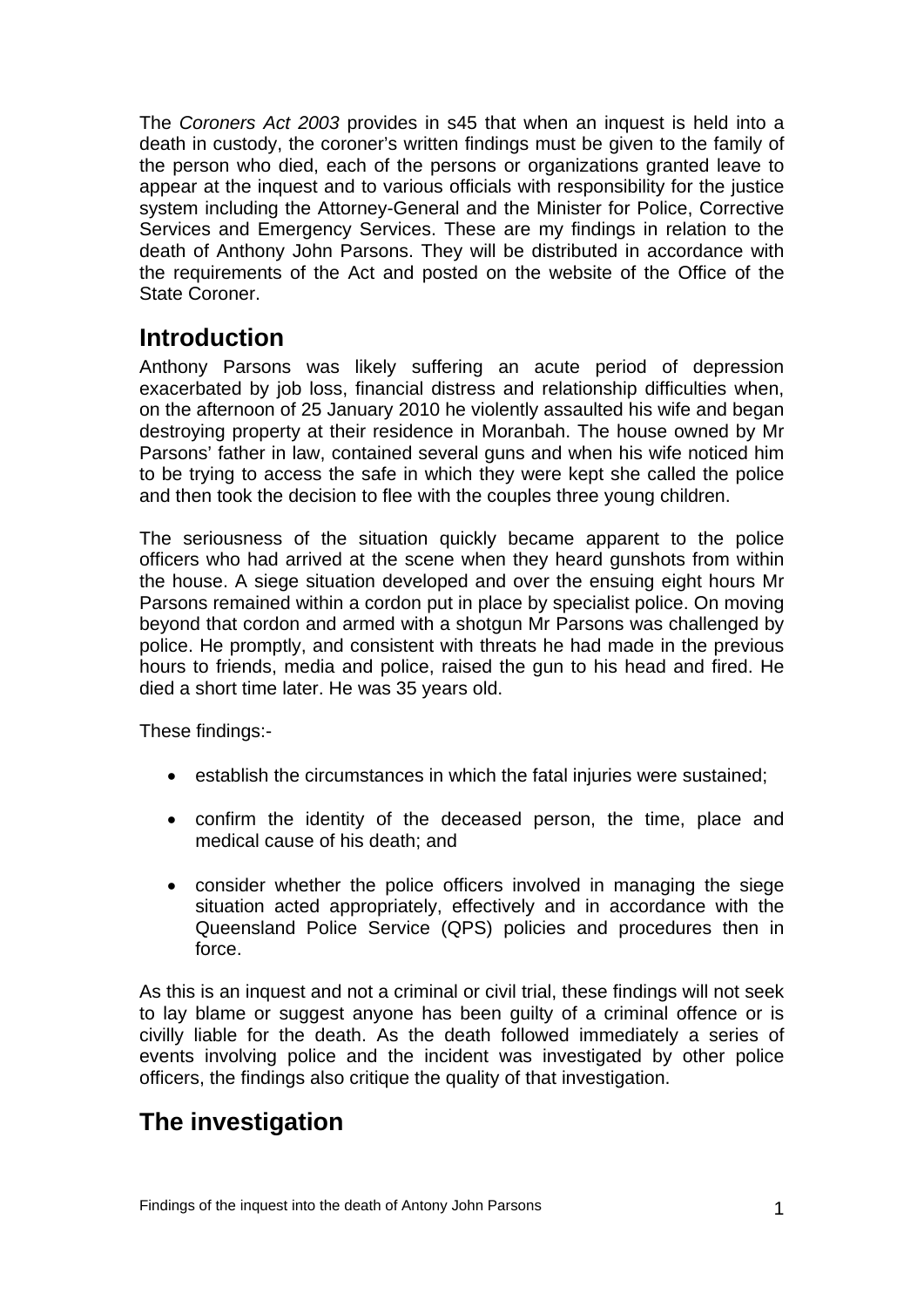The investigation was conducted by the QPS Ethical Standards Command (ESC) and a detailed report was prepared by Inspector Russell Halfpenny.

Initial investigations were conducted by two officers from the Moranbah CIB. Detective Sergeant Michael Pownell, who had not been involved in the siege, advised senior staff on the appropriate areas to be sealed off. He organised for those areas to be photographed and forensically examined, with all objects at the scene itemised and mapped.

The Special Emergency Response Team (SERT) operatives involved were removed from the scene as soon as their role in providing medical assistance to Mr Parsons ceased. The weapons of the SERT operative who had challenged Mr Parsons shortly prior to his death were seized by his team leader and provided to investigators. All members of this team and a Moranbah dog squad officer, who was also involved in forming the 'inner cordon', underwent breath tests after the siege.

Inspector Halfpenny and another ESC officer Inspector Michael Day travelled to Moranbah on the morning of 26 January 2010. They attended the scene of the siege and over the following days conducted interviews with those involved in the siege. Those officers later made enquiries into the medical and psychiatric background of Mr Parsons and all relevant medical records were obtained. Statements were obtained from medical staff involved both in advising police during the siege, those who treated Mr Parsons after he had been shot and those involved in his earlier psychiatric treatment.

Tapes of the '000' calls made by Mrs Parsons and the telephone calls made between Mr Parsons and police negotiators were seized. All negotiator logs, police notebooks and regulatory documents related to the siege were seized. Interviews were conducted with a number of civilian witnesses including friends and a member of the media who had been in contact with Mr Parsons in the hours prior to his death.

An experienced QPS ballistics expert conducted a series of tests on the two weapons allegedly used by Mr Parsons as well as casings and projectiles found at the scene. Swabs were taken of Mr Parsons' hands after he had been declared deceased so they could later be tested for gunshot residue. Those swabs and other items at the scene were forensically tested. This included analysis of DNA that could be extracted from items found at the scene of the siege.

A post mortem examination was conducted on the body of Mr Parsons at the Rockhampton mortuary on 28 January 2010. In the course of that examination bodily fluid samples were taken and later toxicologically tested.

I am satisfied this matter has been thoroughly and professionally investigated and all sources of relevant information have been accessed and analysed. I commend Inspector Halfpenny for his efforts.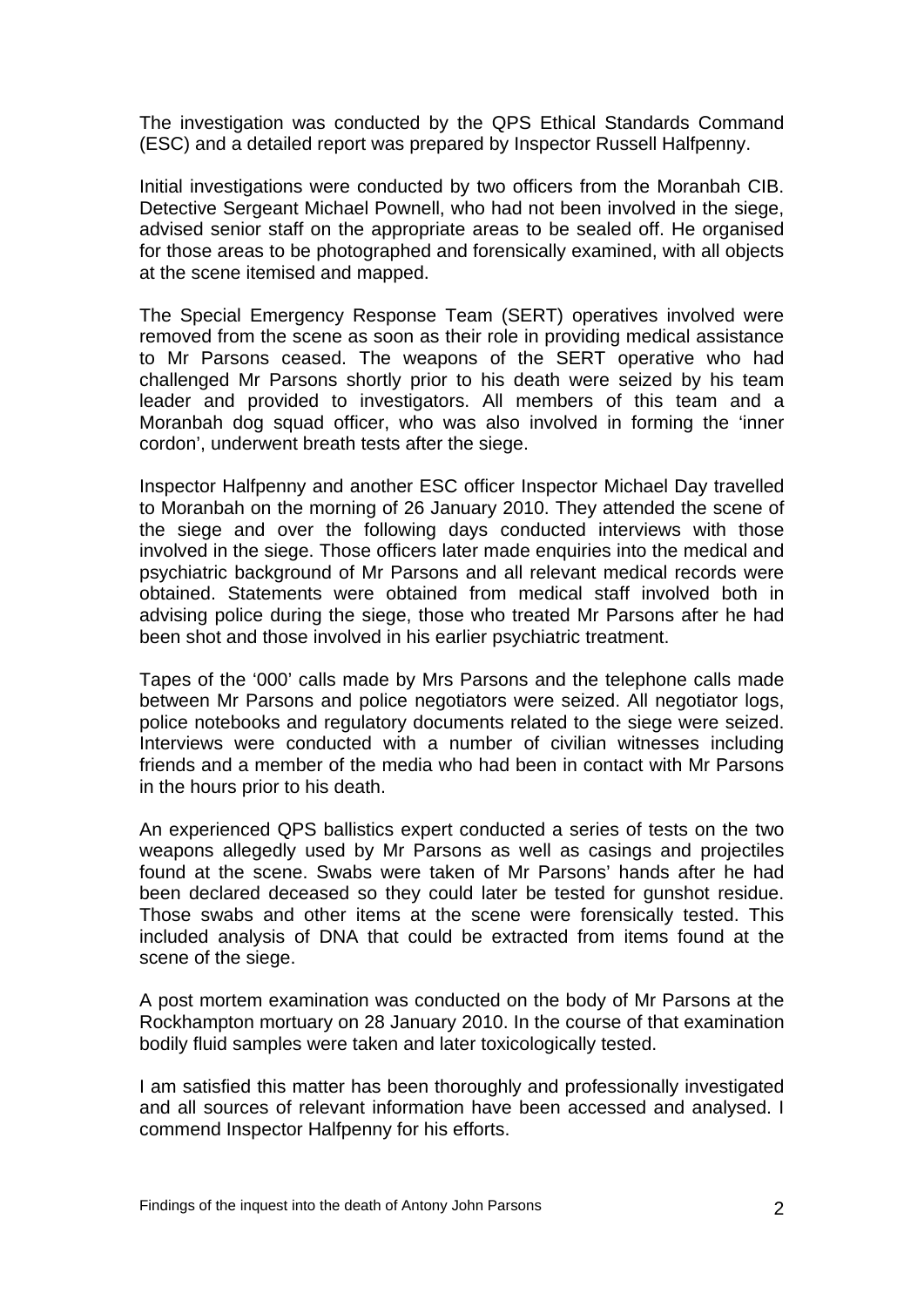## <span id="page-4-0"></span>**The evidence**

I turn now to the evidence. Of course I can not summarise all of the information contained in the exhibits and transcript but I consider it appropriate to record in these reasons the evidence I believe is necessary to understand the findings I have made.

#### <span id="page-4-1"></span>*Social history*

Anthony Parsons, known to family and friends as Anton, was born on 25 October 1974 in Emerald, Queensland.

He was married to Tracey Parsons in 1998.

At the time of his death Mr Parsons was residing at 112 McCool Street Moranbah, in a house owned by his father-in-law, with Tracey and his three children.

He is survived by his wife and three children.

#### <span id="page-4-2"></span>*Criminal History and mental health background*

It appears from the medical records tendered to the inquest that Mr Parsons had suffered from periods of clinical depression from at least 2002. At that time he was prescribed the anti-depressant medication, Effexor, which he continued to take up until 2008.

In 2002 Mr Parsons had been charged with arson for which he was later found guilty and imprisoned. After a period of separation he reconciled with his wife about 12 months after release from prison.

On 27 July 2008 Mr Parsons was involved in a single vehicle collision which he later indicated to doctors had constituted a suicide attempt. He was treated at Moranbah hospital and seen by mental health workers at that time including a psychiatrist. He expressed immediate regret for having attempted suicide and over the coming weeks and months denied ongoing suicidal ideation. There is reference in the medical records to another, earlier suicide attempt and it is clear that despite his denials with regards to ongoing suicidal ideation that his illness remained very serious. It is not clear it was ever formally diagnosed.

Mr Parsons was prescribed another anti-depressant medication, Dothep, which he continued to take for a period of approximately four months before ceasing. Although he was reported to have engaged with the mental health team at Moranbah hospital very well in the initial weeks and months after his 2008 suicide attempt, that was no longer the case by November that year. A discharge record from the mental health service dated 1 December 2008 states that Mr Parsons, by that time, had not responded to a number of letters and telephone calls notifying him of appointments that had been scheduled for him. Problems clearly remained as reflected in notes taken by a clinical mental health nurse on 29 October 2008. On that date Mrs Parsons attended the appointment that had been scheduled for her husband and expressed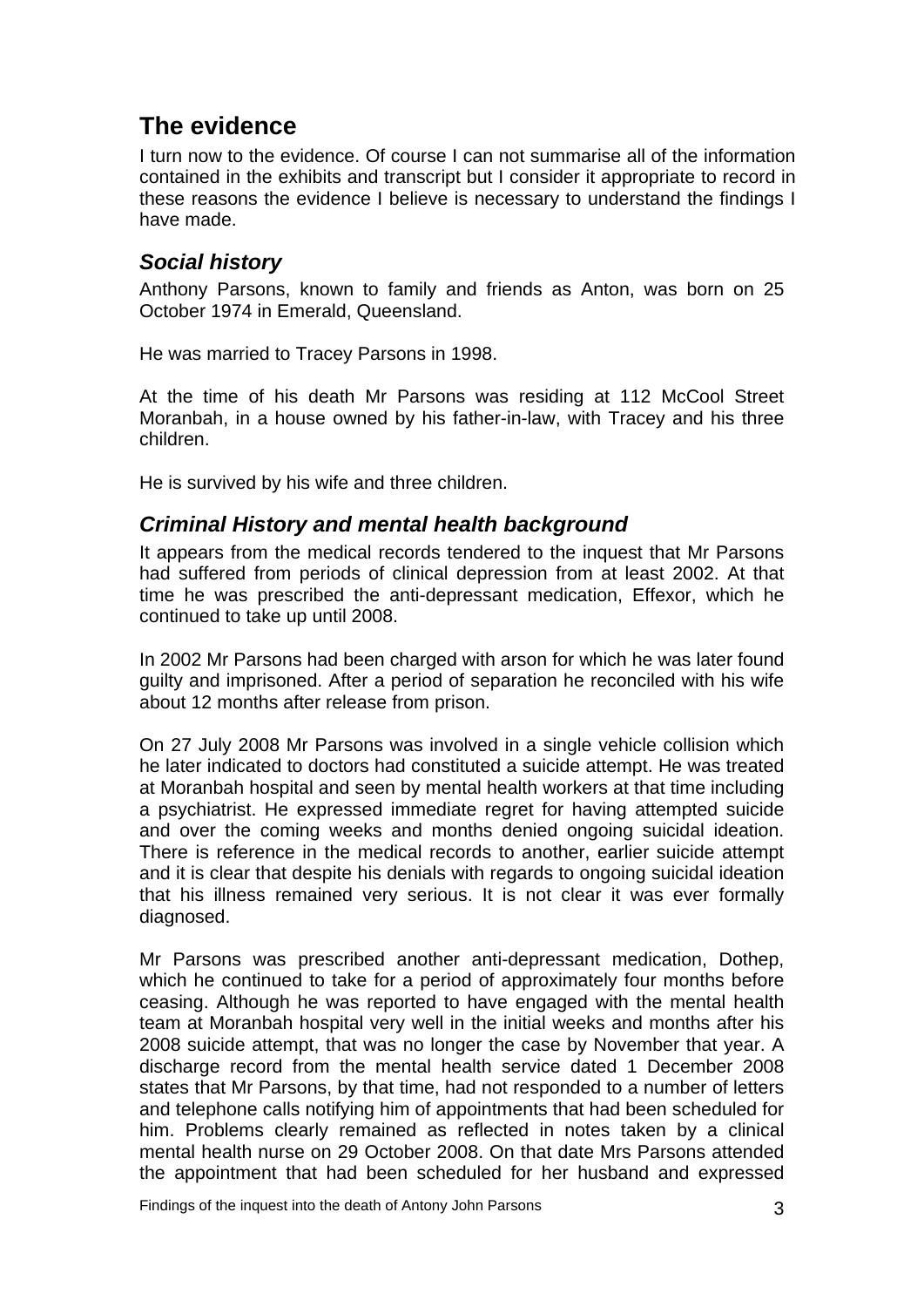concern over his state of mind. She felt that his medication was not working and said he was using emotional blackmail to prevent her leaving the marriage; claiming that he would kill himself if she did. At that time it was noted that an appointment with a psychiatrist had been organised for 5 November 2008. There was, though, no further contact from Mr Parsons.

The ongoing relationship problems combined with a loss of employment (Mr Parsons last worked in November 2009) were possible triggers for a 'low point' throughout January 2010 that Mrs Parsons noticed was dragging on longer than was usually the case.

#### <span id="page-5-0"></span>*25 January 2010*

The period of tension in the relationship throughout January came to a head early on the afternoon of 25 January 2010 when Mrs Parsons confronted her husband about what was upsetting him. She says he announced that he no longer wanted to be married but felt he had limited options due to financial worries. An argument developed during which Mr Parsons began packing his bags and Mrs Parsons offered to give him the money he needed to leave. She says that was the cue for Mr Parsons to punch her in the face. He then began smashing the computer, printer and television before going into her father's bedroom where she knew the firearms safe was located.

This version of events given by Mrs Parsons to investigators is certainly consistent with the contents of a "000" call made by her during the course of these events in which she is clearly distressed and reports the assault. After warning police in the call that Mr Parsons could be attempting to access firearms she left the house with her three children and made her way along the street.

#### <span id="page-5-1"></span>*Police become involved*

Senior Constable Sue Zealey and Constable Terry Nickless were hailed down by Mrs Parsons outside the house at 114 McCool Street. The conversation that followed was taped and again reveals a contemporaneous version of events consistent with what Mrs Parsons later told police. The seriousness of the situation soon became apparent to the attending officers, if it was not already, when they heard via police communications that Mr Parsons was threatening to shoot himself and then heard a gunshot from within the house at 112 McCool Street. The officers evacuated Mrs Parsons and the children from the area and notified police communications of what had occurred. Mrs Parsons then reported to police that she had received a message on her mobile phone from Mr Parsons saying that he intended to kill himself.

The sudden escalation of the situation resulted in more police arriving at the scene including a dog squad officer and the officer in charge of Moranbah station, Sergeant John Muller, who acted as incident commander in the early stages. Over the following period police focussed their attention on evacuating other residents from the area.

Mr Parsons made two "000" calls during these initial stages. Despite it being he who made the calls he did not engage with the operator to any great Findings of the inquest into the death of Antony John Parsons 4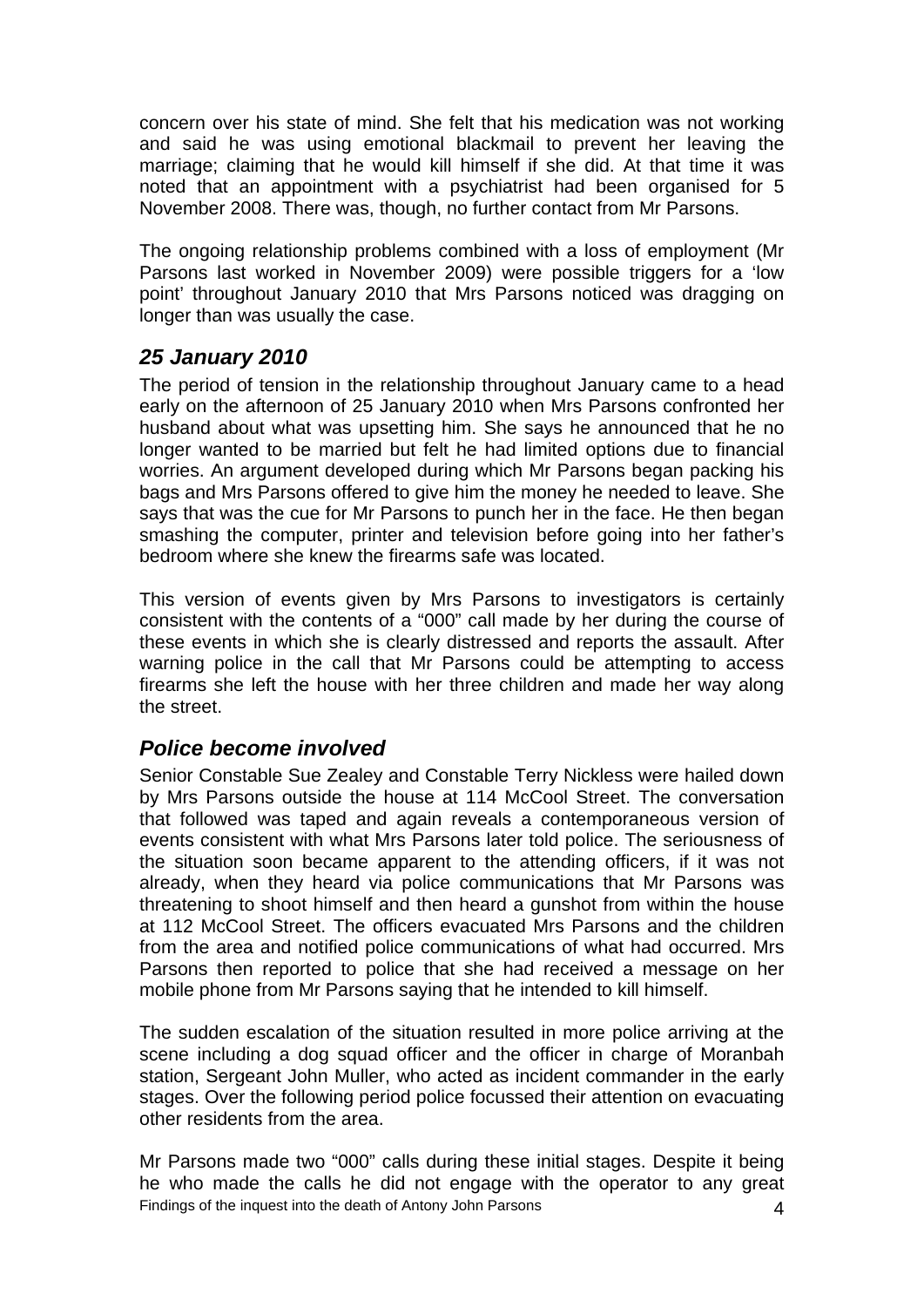degree, seeming to be trying to determine what the police were doing at that point and stating his intention that he would not be coming out of the house alive.

A cordon was formed around the residence by those officers who had arrived, directed initially by Senior Constable Zealey and then by Sergeant Muller. A later message from Mr Parsons to police was to the effect that he could see the officers. It was clear he was becoming agitated by this and a decision was made to pull the cordon back. It was also decided subsequent to this message that it would be safer for any neighbour still in their houses to remain rather than for the evacuations to continue.

At the Mackay police station the Acting District Officer, Senior Sergeant (then Acting Inspector) Mark Sweetnam was briefed on the situation. He formed the opinion that an emergency declaration was necessary and instigated the process to have that put in place pursuant to the *Public Safety Preservation Act.* He appointed Detective Senior Constable Maurice Fatnowna, a trained negotiator, to act in that role and had him take charge of setting up a negotiation cell. He then travelled to Moranbah while receiving ongoing briefs from Senior Constable Fatnowna and Sergeant Muller as he was *en route*.

#### <span id="page-6-0"></span>*The siege*

Senior Sergeant Sweetnam gave evidence at the inquest that he was dissatisfied with the location of the forward command post when he arrived at the scene. As the incident commander he ordered that it be moved further away from the "stronghold". Although he didn't go as far as to say it was unsafe, the original position of the command post, as chosen by the more junior officers initially at the scene, was far from ideal. The range at which Mr Parsons later showed he was able to reach with the firearms available to him confirmed that the action taken by Senior Sergeant Sweetnam was wise.

Senior Sergeant Sweetnam also told the inquest he was concerned with the adequacy of the containment line (or cordon) that was in place on his arrival. Taking advice from an ex-SERT officer stationed in his region, he assigned more experienced personnel to more appropriate positions in that forward line for the situation that was developing.

After many attempts, Sergeant Fatnowna made contact with Mr Parsons at 4:16pm. Initially his difficulty in making contact appears to be because Mr Parsons was making a series of calls to friends telling them, in effect, that he was in a siege situation and that he did not intend to come out of it alive. Those people later made contact with police and this information appropriately found its way to Sergeant Fatnowna.

In a series of conversations with Mr Parsons, Sergeant Fatnowna maintained a focus, as he had been trained, on discussions of future events. It was apparent that Mr Parsons had convinced himself that the only two outcomes available to him were to die or be sent back to jail. He was adamant over the course of several hours that he had no intention of submitting to the latter. Sergeant Fatnowna sought to convince Mr Parsons that jail was not an

Findings of the inquest into the death of Antony John Parsons **5**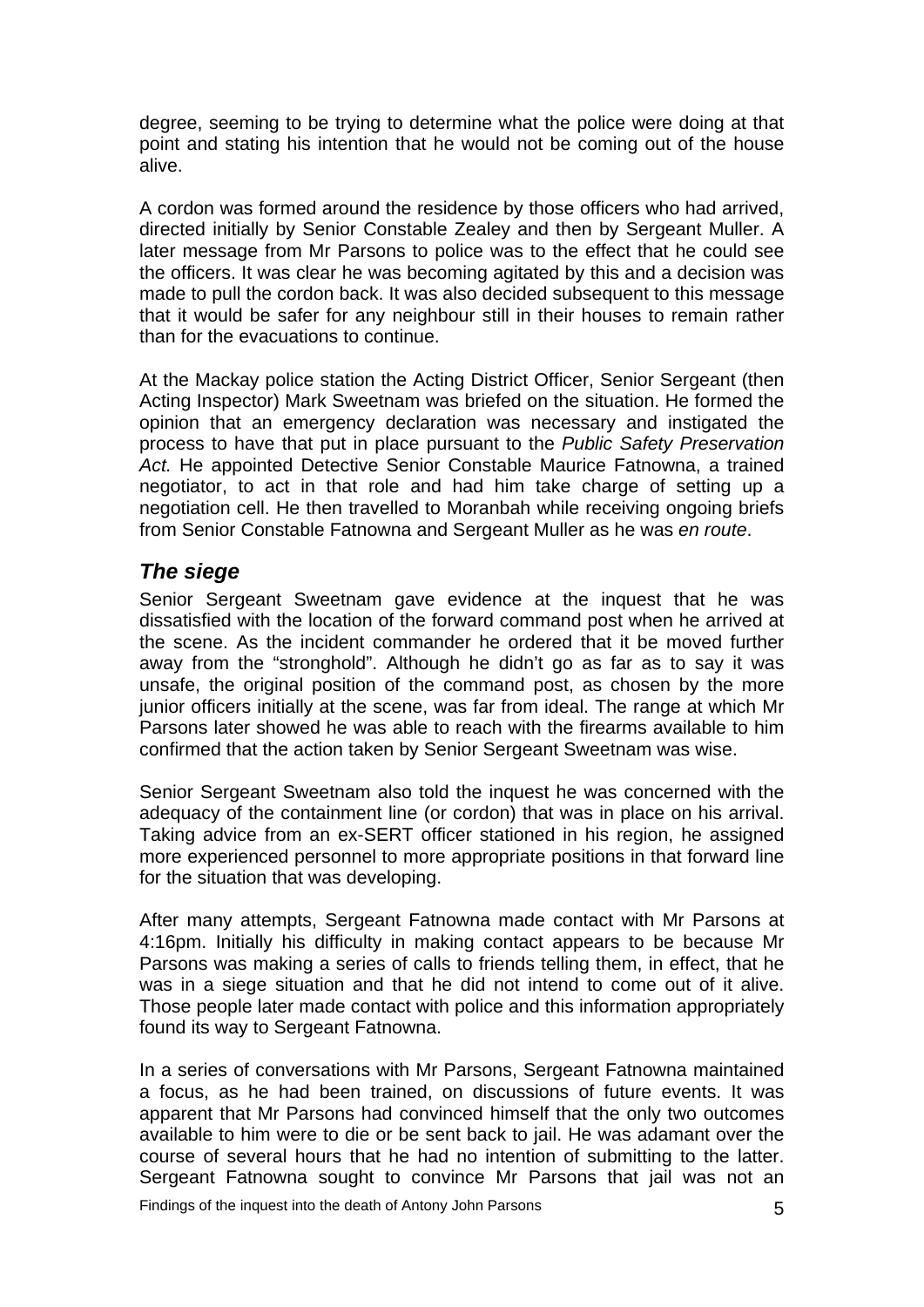inevitable outcome of surrender. Sergeant Fatnowna told the inquest that the nature of his discussions with Mr Parsons caused him to fear from an early stage that the threat of suicide was real.

Just after 5:30pm four shots were fired from the house. After Mr Parsons' death, bullet holes believed to be caused by shots fired by Mr Parsons were found in a police vehicle parked more than 200m from the house.

At 6:18pm police were contacted by a member of the media who advised them that Mr Parsons had sent an email to Channel 7 in which he stated he had plans "*not to come out alive*".

Over the course of the initial hours of the siege another police negotiator, Constable Marshall Roper compiled a profile of Mr Parsons by speaking to staff at Moranbah Hospital and with friends, family and neighbours. Mr Parsons' father-in-law was interviewed in relation to the weapons and ammunition in the house. He confirmed that Mr Parsons had access to a .410 shotgun, a .22 rifle and a more powerful .243 rifle.

The SERT team arrived in Moranbah just after 7:00pm and travelled to the police station where they received a briefing. They then deployed to the inner cordon and were in place at 8:15pm, relieving the general duties officers who had remained there for a number of hours.

At 8:56pm Mr Parsons told Sergeant Fatnowna that he was going to come out of the house and shoot himself. This information was relayed to the scene. Mr Parsons did then emerged from the house, fired a round from his shotgun and then lay down on the road in front of the house. He remained there with the shotgun pointed towards his head for approximately 40 minutes before standing up and walking away from the house along Williams Street.

This caused Mr Parsons to quickly come to the boundary of the inner cordon. As he did so he was challenged by a SERT officer concealed in a nearby house. The officer told Mr Parsons to drop his weapon and return to the house. After initially pointing the shotgun in the general direction of the SERT officer, Mr Parsons quickly placed it under his chin and fired. He immediately slumped to the ground.

#### <span id="page-7-0"></span>*The aftermath*

The Queensland Ambulance Service (QAS) had been called at around the time that Mr Parsons lay on the road with a gun to his head after making threats to kill himself. QAS records show that they received this call at 8:59pm. They were, therefore, on scene when the siege came to an end and paramedics immediately attended to Mr Parsons after he had been shot.

Resuscitation attempts were initially conducted by members of SERT. The first paramedic on the scene noted "*4-5 officers around patient, CPR in progress*". The seriousness of the injury and the proximity of Moranbah hospital caused the paramedics to immediately transport Mr Parsons rather than attempt any further stabilisation and treatment at the scene. Medical

Findings of the inquest into the death of Antony John Parsons 6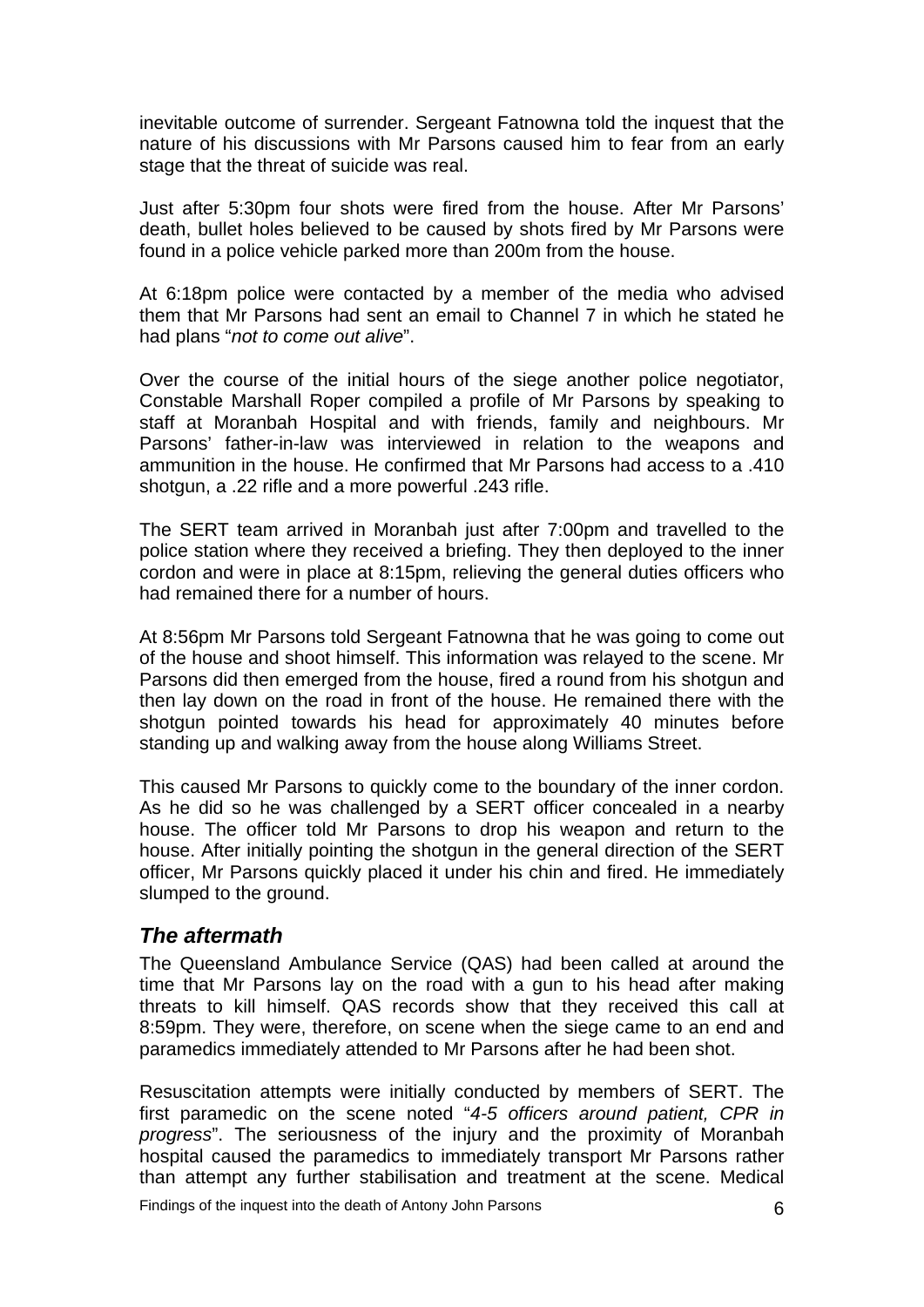records from Moranbah hospital note that paramedics were continuing with resuscitation attempts at the time the ambulance arrived. A SERT officer remained in the ambulance to assist paramedics with chest compressions.

Administration of adrenaline and further resuscitation attempts at Moranbah hospital were in vain. Mr Parsons was declared deceased at 10:10pm by Dr Pieter Nieuwoudt, approximately fifteen minutes after arrival at the hospital.

The emergency declaration under the *Public Safety Preservation Act* was revoked at 10:00pm.

The body of Mr Parsons was formally identified by his brother-in-law, known to him for fifteen years.

## <span id="page-8-0"></span>**The investigation findings**

All officers who underwent breath tests after the siege returned negative results.

Ballistics testing revealed unremarkable results with respect to matches between projectiles and casing found at the scene and the two weapons alleged to have been used by Mr Parsons. DNA located on the barrel of the 0.410 shotgun and in a pool of blood was matched with Mr Parsons. Samples taken from other parts of the gun were not sufficient for a DNA profile to be established.

Investigations' regarding the guns showed that at the time they were licensed and properly stored with the bolts located separately to the rest of the assembly, which itself was secured in a safe. It is unknown how Mr Parsons obtained the keys and located the bolts.

#### <span id="page-8-1"></span>*The autopsy*

A post mortem examination on the body of Mr Parsons was conducted by Dr Nigel Buxton, an experienced forensic pathologist, at the Rockhampton mortuary on 28 January 2010.

Dr Buxton observed a close contact gunshot wound which he considered was consistent with the version given by police to him that it was self-inflicted through the use of a 0.410 inch calibre shotgun. Injuries to the jaw and brain reflected the passage of gases from a close range discharge. A mark on the chest was, in Dr Buxton's opinion, consistent with a hot barrel having rested there leading to superficial burns. Dr Buxton subsequently issued an autopsy certificate listing the cause of death as:

1.(a) Gunshot wound to the head.

Toxicology testing of a blood sample taken at autopsy later revealed that no alcohol or drugs were present. There were no other findings relevant to the events leading to his death.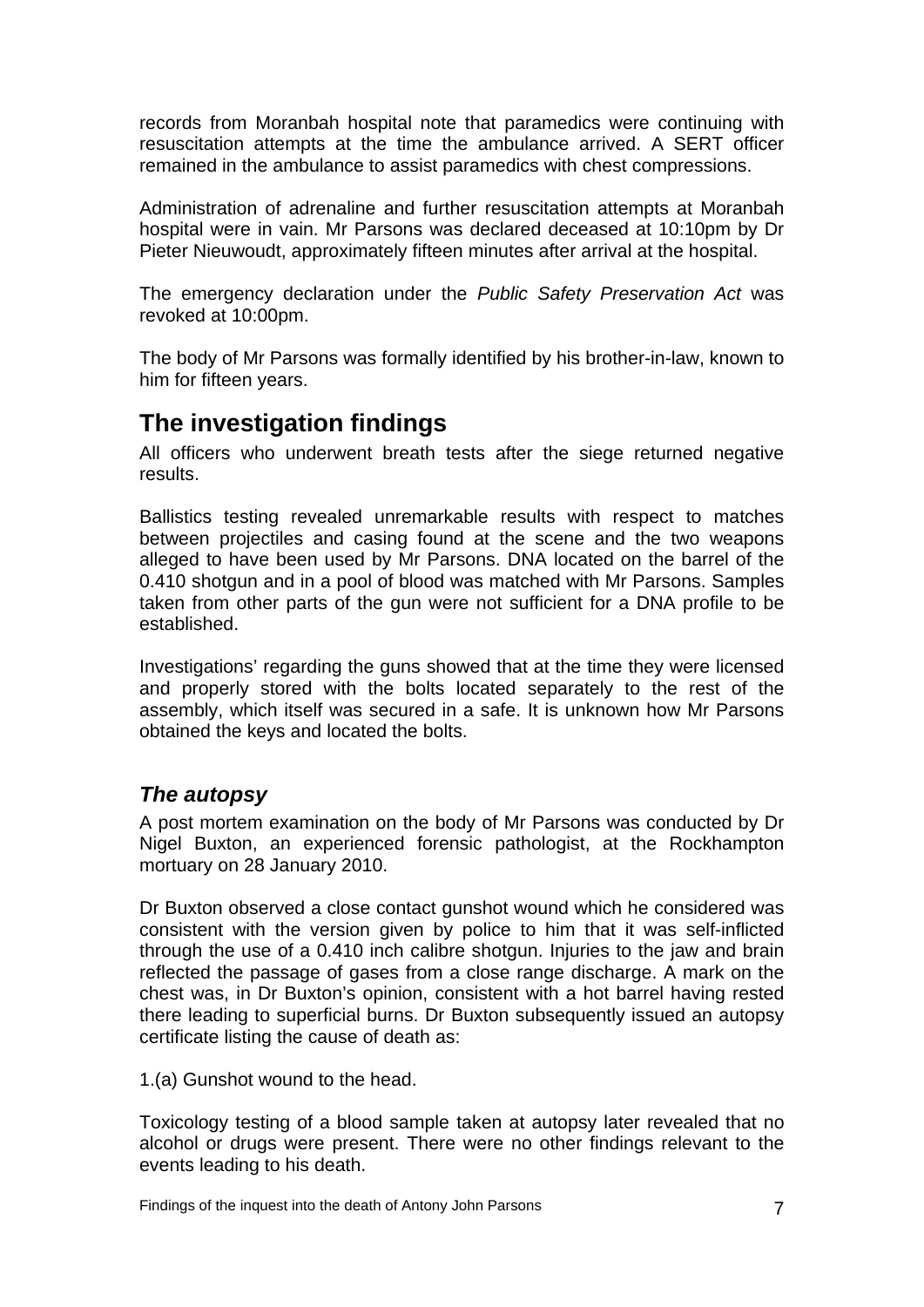## <span id="page-9-0"></span>**Conclusions**

It is clear that Tracey Parsons and his mother had ongoing concerns about Mr Parsons mental health. However, I am satisfied there is no basis to review the care provided to Mr Parsons at Moranbah Hospital as there is no indication that mental health staff at that hospital, or elsewhere, were approached by Mr Parsons after he failed to attend his last appointment in October 2008.

I am satisfied that for the majority of the period in which a siege was underway that QPS officers acted professionally and appropriately. Where there was a deviation from the standards that might otherwise be expected, they were identified by Senior Sergeant Sweetnam and rectified promptly. I accept the evidence that all officers in the region have now been trained in incident command.

I am satisfied that the process adopted by Sergeant Fatnowna to engage with Mr Parsons was adequately researched and thought through. There was no basis in this case for police to have 'stormed' the house or taken any more interventionist approach. The tactic to give Mr Parsons every opportunity to surrender as long as he posed no threat to others was correct. Even when he breached the inner cordon he was appropriately given the opportunity to drop his weapon and return to the house rather than being told he was under arrest. That he chose that moment to take his own life is not a reflection on the adequacy or appropriateness of the approach adopted.

Police readily and appropriately gained access to information about Mr Parsons' previous contact with the Moranbah hospital mental health team.

I find that all of the officers and other agencies involved in responding to the emergency created by Mr Parsons' sudden and dangerous actions discharged their responsibilities effectively. The junior officers who initially formed the inner cordon particularly deserve commendation for their brave and professional actions.

### <span id="page-9-1"></span>**Findings required by s45**

I am required to find, as far as is possible, who the deceased person was, how he died, when and where he died and what caused his death. As a result of considering all of the material contained in the exhibits and the evidence given by the witnesses, the material parts of which I have summarised above, I am able to make the following findings.

<span id="page-9-4"></span><span id="page-9-3"></span><span id="page-9-2"></span>

| Identity of the deceased - | The deceased person was Anthony John<br>Parsons                                                                               |
|----------------------------|-------------------------------------------------------------------------------------------------------------------------------|
| How he died -              | He took his own life when he shot himself<br>after a protracted stand off with police while<br>suffering from mental illness. |
| <b>Place of death -</b>    | Mr Parsons died at Moranbah in Queensland.                                                                                    |